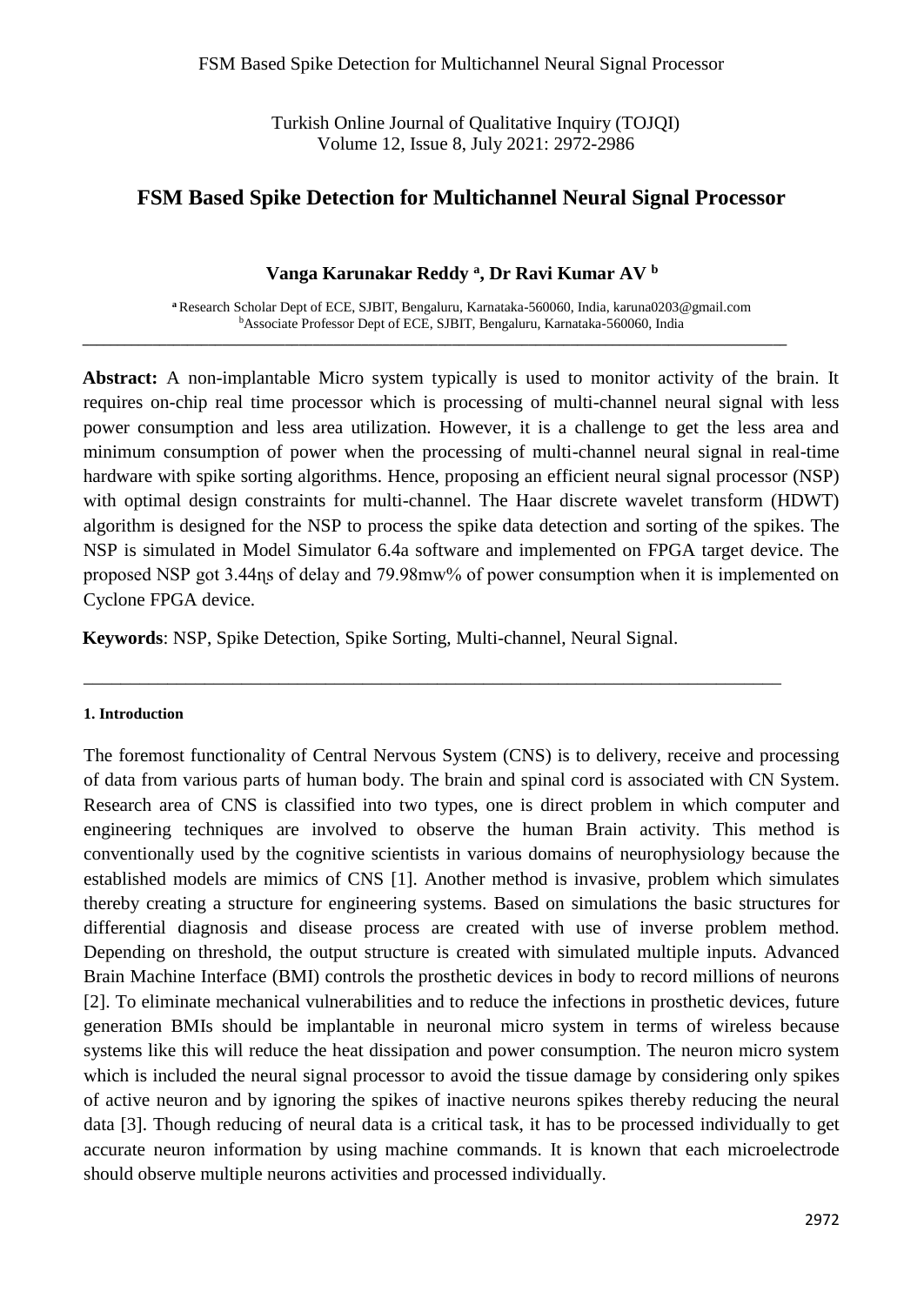In real time BMI system it provides the control and general communication into different parts of the body and Nervous system. In addition to this, it also preserving the spikes signals which are generated by brain and these signals are converted into data to control the specific BMI application [4]. The main functionality of BMI system is to record the data which is getting from electrodes as raw information. The raw information can be processed and converted into useful data by different methods to perform particular task by the brain. Once data is recorded, the BMI filters the signal to remove noise and unwanted signals [5]. One of the major techniques in BMI is feature extraction. The feature of denoised data can be extracted by using different analyzers later these spikes are sorted and mapped based on threshold [6]. In this work we are using in built library function in matlab named as *dec2bin()* which is converting decimal to binary. The number of converted binary bits depending up on variable defined in dec2binary function [7].

The proposed work designed and implemented 256 multichannel of neural signal processor. To detect the spikes of neural signal, Haar based discrete wavelet transformation is used and thereafter binary-decision based classified tree is used for classifying and sorting of desired spikes which stores the spike signals in memory through spike ids. FSM based spike detector is used to identify desired spike from classified neural signal.

#### 2. Literature

Daniel Valencia and Amir Alimohammad, designed an efficient hardware for online template matching system for spike sorting. The online template matching system developed and represented based on fixed and floating point system. The developed spike sorting method is used for studying NSP algorithm, recording neural signal information and getting it's amplitude in terms of both online and offline. When it is compared to existing work, online template system presented less power consumption with maintaining high accuracy. However, it presented lower output data rate when compared to existing work because of increase in number of templates in system [8]. Deren Y. Barsakcioglu etl are proposed a behavioral front end model to measure the different parameters such as different types of filter, bandwidth, signal-to-noise ratio and resolution of converter etc,. These parameters are effecting majorly on detection of the spikes and accuracy of the spike sorting. In addition to this, usage of area and power utilizations are also effecting in later stage of spike sorting process. The Analogue front-end based model proposed and validated by applying initial parameters thereby testing hardware circuit with appropriate test stimulus. The response of Analogue front-end based model is as similar as behavioral model when it measured and compared with existing models. This Analogue font based model presented balanced response between resource utilization and performance in terms of accuracy and design time. However, this design decreases the performance of spike processing when compared to existing behavioral models because of decreased resource efficiency [9]Jelena Dragas etc,. are implemented Divide and conquer inspired optimization method for spike sorting which is used to record high density multi electrode arrays. Detected neuron further undergone to the Template matching algorithm. When compare to clustering based spike sorting algorithm, template matching algorithm has advantage of accepting raw data, which is not sorted one. This is algorithm calculates spike templates by averaging the spike signals with reference of threshold values. This algorithm applied into reconfigurable VLSI hardware architecture and hence high performance and low latency presented. The reconfigurable hardware presented optimal bandwidth when compared to previous published algorithms because of it transmits individually with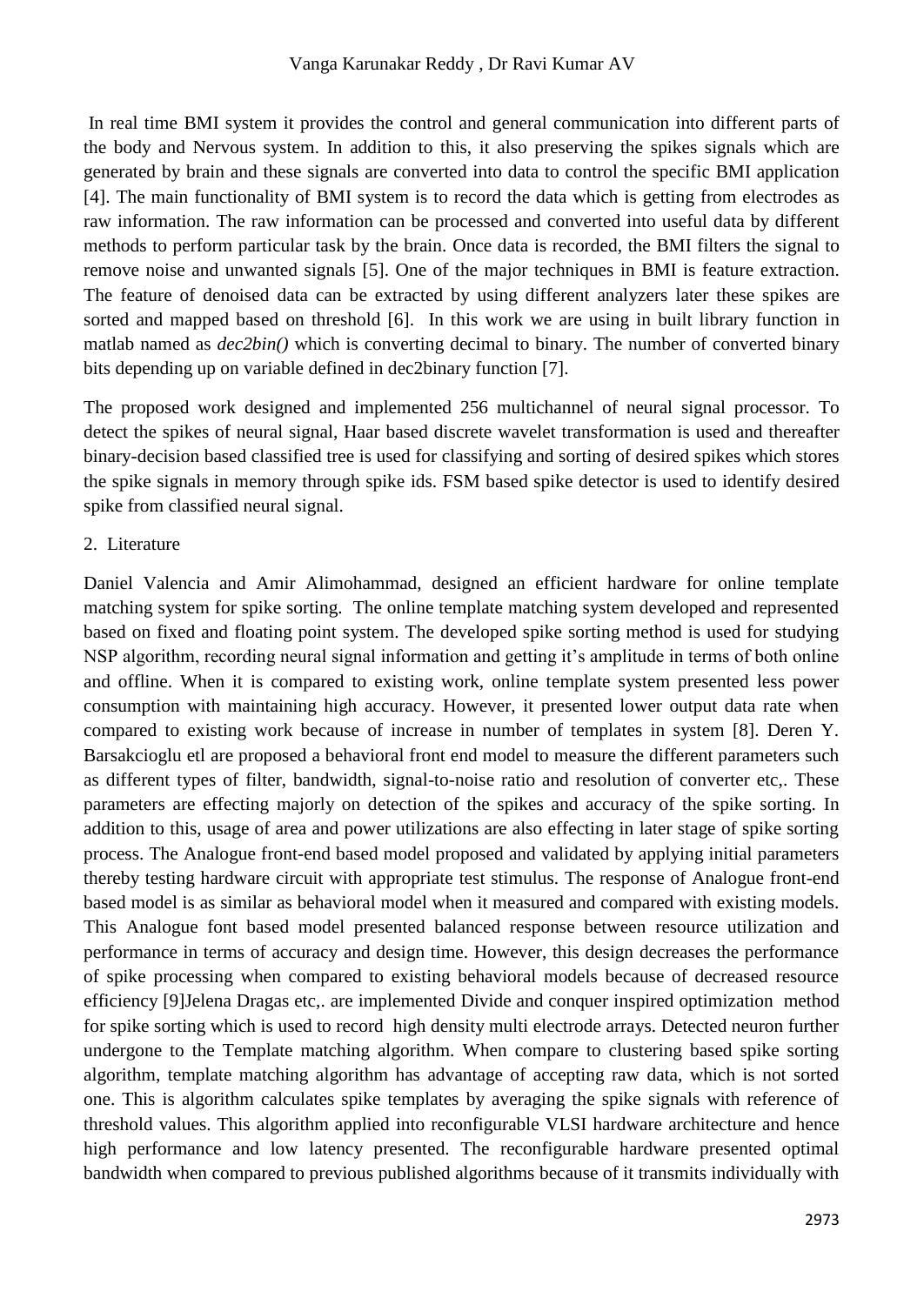reference of spike wave forms or spike time stamps [10]. Fei Zhang etc,. are implemented 32 bit neural signal processor for spike sorting and neuronal signal compression. They designed processor based on "on the fly" technique to extract the data from neural signal .The neuro processor implemented on FPGA that dimensions are 5mm x 5mm, it consumes power less than 5mW when sampled neural data at 25KHz with 8 bit data resolution. The proposed system is highly effective in terms of scalability and system cost, hence it is deserved for research on both clinical BMI applications and small animals in neuroscience [11]. G. Gagnon-Turcotte etc,. are implemented optogenetic multi channel wireless head stage to record and stimulation spikes of neural signal. A 32 channel head set is designed with key element namely rigid flex printed circuit board. The head set is a Accurately designed for living animals as it is light weight, small size and easy to handle. It can process 32 real time neural signal channels at a time. By Processing multiple times to collect spikes, the hundreds of data in micro volts spike signal with more signal to noise ratio and higher distortion ratio measured once it is detected and stored in a device [12].

Bonfanti etc,. are used wireless telemetry and data compression techniques consist of to design System on chip(SoC). The SoC is designed to process 64 channel, the internal architecture consist of successive approximation 8 bit analog to digital converter, narrow band 400MHz wireless Frequency shift keying transmitter with 16 amplifiers and analog time division multiplexer. Wireless FSK transmission is used in digital data compression with a rate of 1.25 MBPS stored wave forms and Action potentials. An efficient embedded antenna is designed based on Manchester recorded modulation technique with low frequency, moderate bit rate of stored wave forms. The system on Chip is designed and implemented with 0.35micro meter and 105 micro power watt per single channel. After appropriate verification, the designed system is exhibited two coin battery which is compatible for longer time experiments in neural signal. However, combination of data rate and power is the key for practical use of narrow band RF frequency [13]. Amir M. Sodagar etc,. are designed invasive device for neural recording system to process 64 channel neural signal. it is programmed to identify different spike amplitudes based on logic levels of negative, window thresholding or positive. The identified spike is assigned with 18 bit data of unique number based on it's channel address and hence, sending to the external host serially. The results are monitored and viewed two channels at signal of interest. By adding intra chip modularity feature, the presented architecture compatible for higher recording and higher speed when number of channels are available [14]. In our previous module, we clustered and classified the neuronal spike signals by using matched wavelet transform in wave\_clus software [15].

# **3. Proposed Neural Signal Processor**

# **A. Spike Detection Using Non Liner Energy**

Spike events are identified by applying preprocessing and thresholding methods to improve signal to noise ratio (SNR) of the neural signal. As Non Linear Energy (NEO) preprocessing algorithm composed with simple hardware, it is used in huge number of spike detectors [9]. NEO algorithm is used in our work to detect the spikes [16]. Fig.1 shows automatic NEO based spike detector. The mathematical expression for the NEO is expressed in equation 1.

$$
\Psi(x(n)) = (x(n))^{2} + x(n-1)x(n+1)
$$
 (1)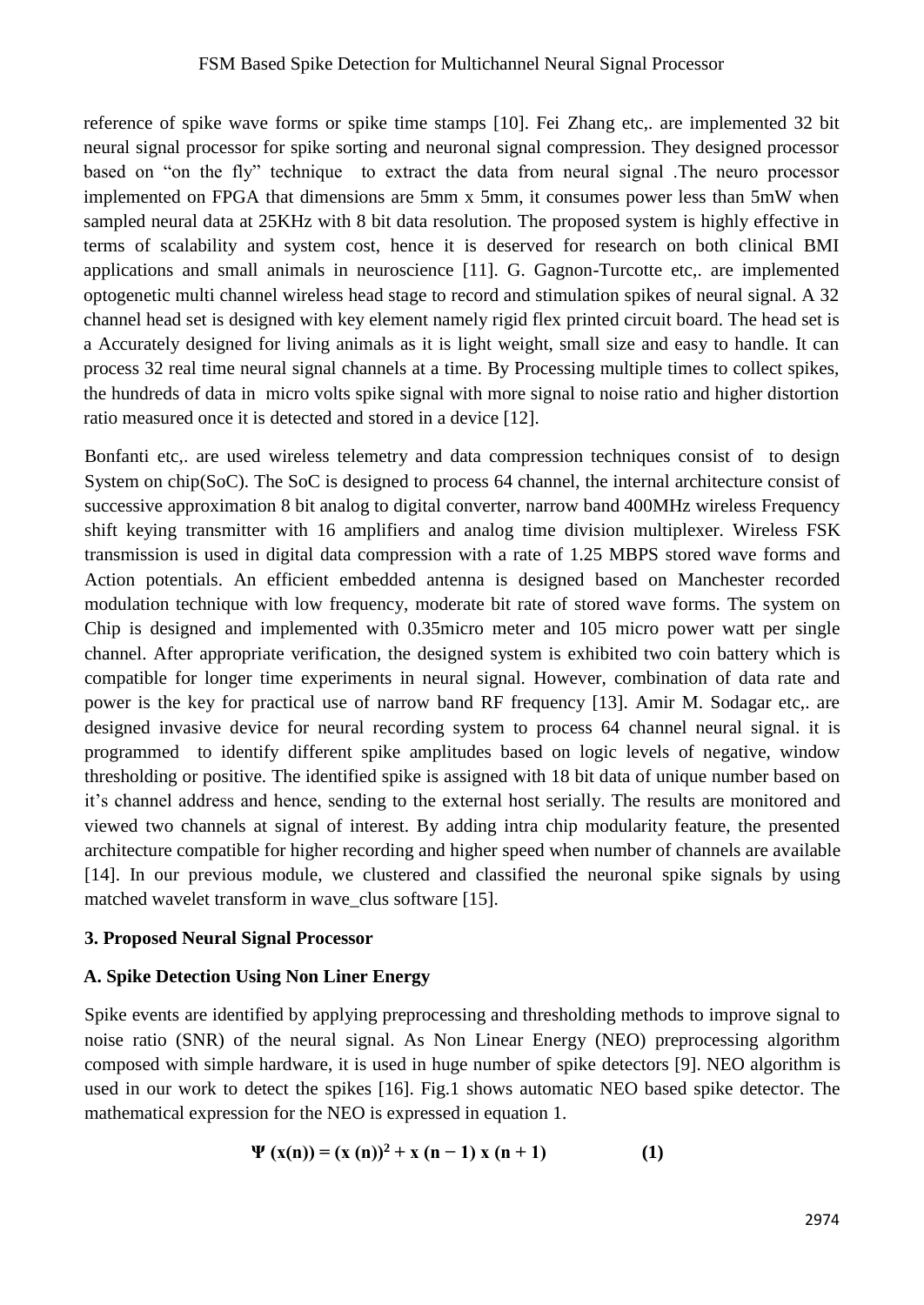Where  $\Psi(x(n))$  is the NEO coefficient of neural signal  $x(n)$ .



Automatic threshold estimator

*Fig. 1*. NEO based automatic Spike detector.

To avoid the drawbacks of conventional threshold technique, our work scaled mean value of NEO coefficient through existing related work. Probability Density Function of unwrinkled noise NEO coefficient  $E[\Psi(x(n))]$  and derivational new thresholding method used in proposed work. From literature it is clear that NEO coefficient is not depending on the spike firing rate and it is also flexible to noise level.

# **B. HAAR DWT**

Feature extractor of neural signal is composed with two major blocks those are developed for the purpose of spike sorting that are[17] (a) Haar Discrete wavelet transformation (Haar DWT) based block which stops undesired frequency through filter components [18], (b) peak detector based block extractors the features from detected neural signal. Fig. 2 shows the Haar DWT based feature extractor which is working based on approximation and detailed principal. The output from Haar based DWT block is connected to min and max peak detectors.



*Fig. 2.* Haar DWT based feature extraction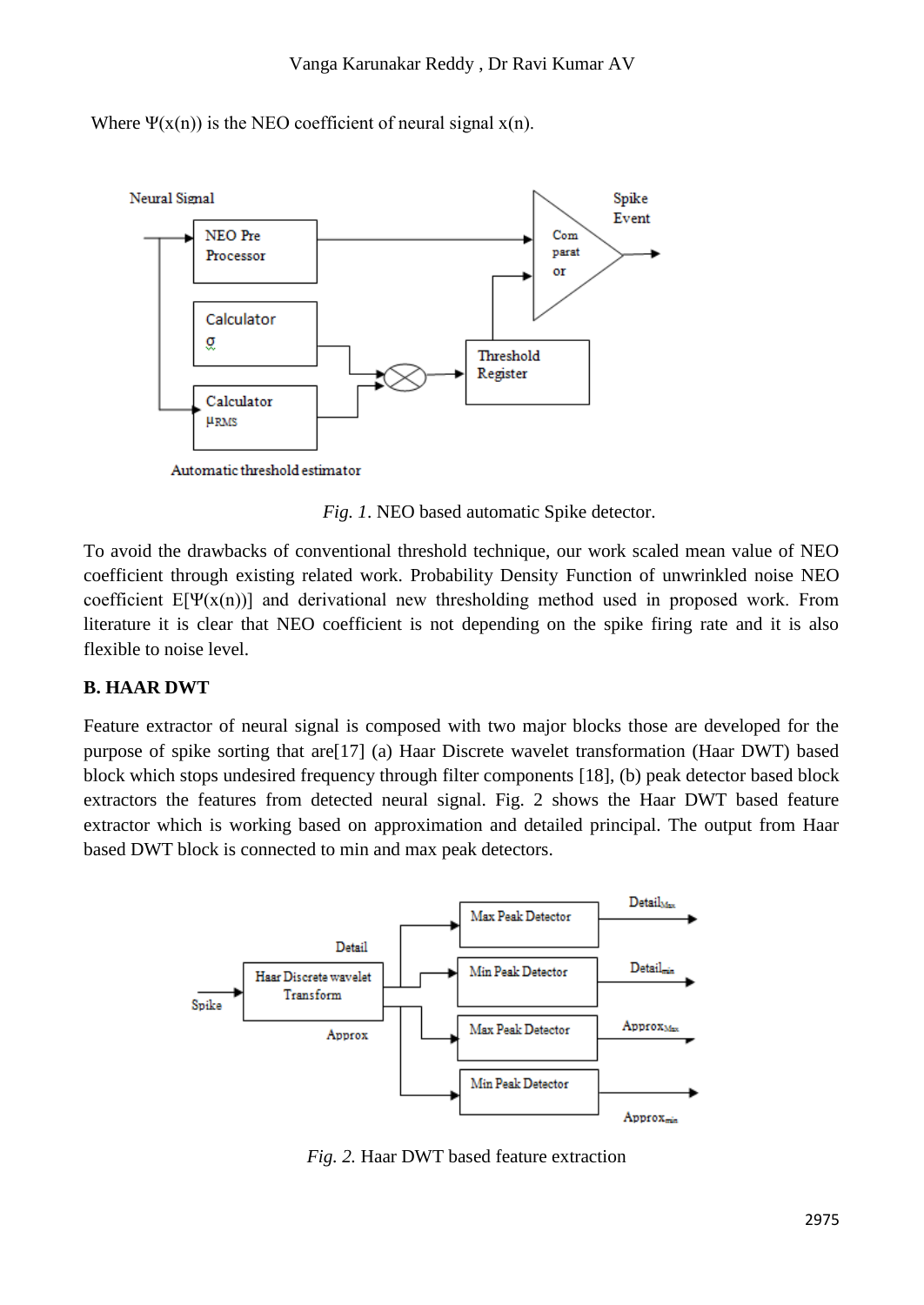# **C. Automatic Threshold Estimator:-**

The noise levels of neural signals are automatically detected by using Automatic threshold spike detectors and varied with respect to the time scale of minutes [19]. The performance Spike detection performance is depending upon the estimator block which is able to track variation of the noise by updating the threshold value within the specified time frame. In our work, Automatic threshold estimator is taking 5 seconds time for single channel to compute a new threshold. Thus, time division multiplexing is using to scale multiple channels [20]. The proposed automatic threshold estimator block utilized 180 seconds of time frame for updating 256 number of channels sequentially.

#### **D. 256 Channel Processing:-**

When a spike is detected both the spike classifier and feature extractor are getting active, at the frequency of the spike firing both the blocks are operating and it is much lower than the neural sampling rate. Both blocks are scaled for multichannel processing in same way. These both blocks are idle in most of the same time for single channel and this time is used to detect spikes from the some other channels it's happened for spikes from different channels are not detected at a time [21]. The Spike signal feature extraction and classifier is restricted to Maximum number of channels (Nmax), that points spikes parallel in manner when processing channel Data (Nch). In this case, only Nmax (Nmax < Nch ) Feature Extractor & Spike Classifier (FESC) blocks are required for Nch channels. In other words, with Nmax FESC blocks the probability of discarding spikes P rob(Nspk > Nmax  $= 0$ , where Nspk represents the number of channels that fire spikes simultaneously. To reduce hardware cost, a smaller number of FESC blocks, N˜max (N˜max < Nmax ), can be chosen such that P rob(Nspk  $> N<sup>+</sup>$  max ) is slightly greater than zero. To study the relationship between Nmax , N˜max and Nch , Nch -channel spike trains of 20 second duration were synthesized using a Poisson firing model at 100 Hz firing rate and the statistic of the number of simultaneously fired spikes (Nspk ) across Nch channels was analyzed. When interval between spike occurrence at multiple channels is lower than its spike duration, fired spikes are considered for processing simultaneously.

# **E. Spike Classifier**



*Fig. 3*. Spike classification of EEG Signal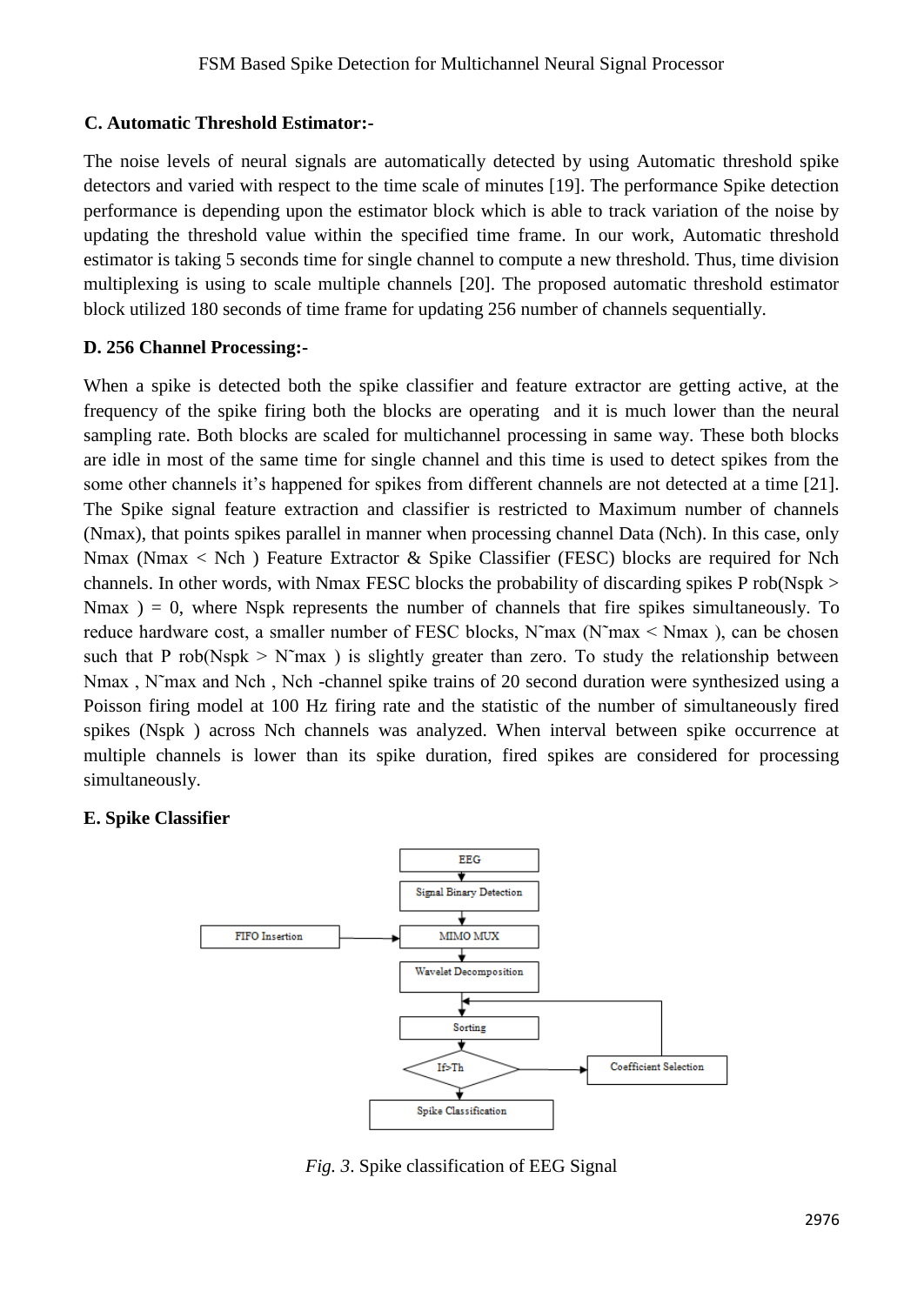Spike classification of EEG is shown in above Fig 3. It is requiring huge memory to store the spikes individually because each spike consists own data and stores in respective channel.Hence, it is a memory inefficient method in high channel count spike sorting [22]. When comparing existing classification methods in terms of mean feature of each cluster, the distance based metric classification is commonly used.



*Fig. 4.* Binary Decision tree based Classifier



*Fig. 5*. Spike classification Decoder blocks and computational core schematic.

Conventional distance based methods presented equal weight feature of spikes to differentiate one among them. Though, traditional distance based methods do not contribute distinction of spikes equally, binary decision tree (DT) based method used to identify weights of individual spikes. Fig.4 depicts DT based spike classifier which is designed with controller memory block, computational core and spike class decoder. The computational core process the detected spike based on decision tree node and node coefficient of input spike. After performing of computation core, features of input spike stored at memory block of DT based spike classifier. The controller block receives binary data from the computation core and assigns unique memory address for next coefficient of input spike. The controller identifies finite feature and it's coefficient of spike at every computation core face and hence it transfers spike to decoder module to select output spike ID of child node. Fig.5 explains detailed structure of computation core and also decoder module. The decoder block stores output binary value of each node upto computational core terminates at the child node and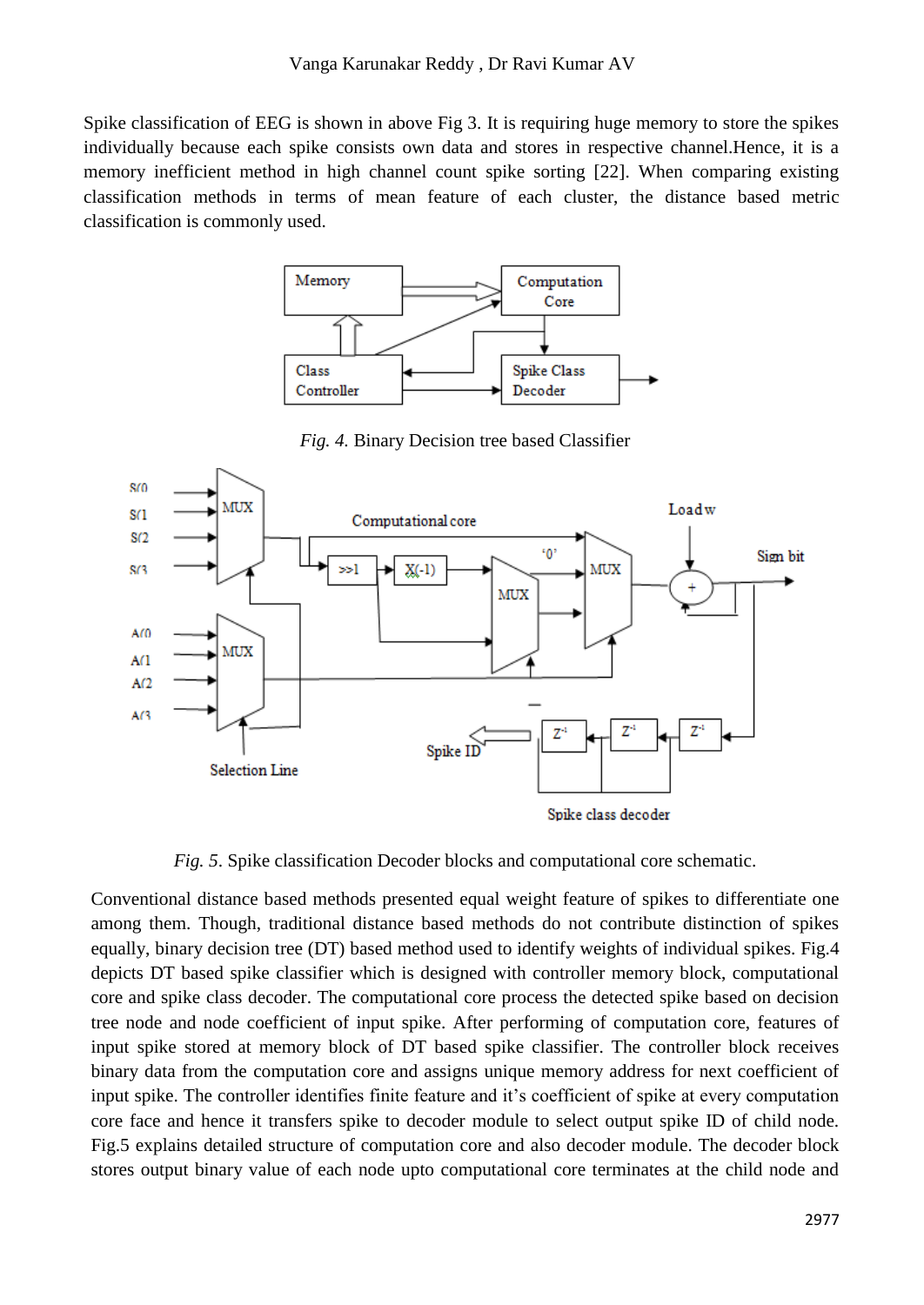generates unique spike ID from binary decision tree path for the unique sequence. From fig .5, it is clear that the number of neurons recorded at any channel must be less than six and hence spike id is given by three bits.

# **F. Spike Alignment:-**

Spike alignment block requires a reference point of output spike from spike detector and aligns each output spike with reference point. Hence, the reference point of alignment spike plays vital role in further process such as spike sorting [23]. Traditional feature extraction method such as a PCA needs spike alignment block to preserve required samples of neural signal. Features of the spikes can be calculated directly from streaming spike data by using filtering based feature extraction method. In addition to this, reference alignment point does not show any impact on feature extraction or spike sorting [24], because maximum and minimum values of extracted features are considered from filter output. Hence, the spike alignment point is set where detected threshold crossed to minimize hardware cost. The alignment block needs to preserve missing samples as per pre threshold crossing buffer. The performance of spike classification depends on the buffer size and it is described in the result section.

# **G. Multichannel Implementation:-**

A summary of the scalability analysis shows that optimal multi-channel scaling is achieved with a 256-channel NEO Preprocessor and 256-channel Automatic Threshold Estimator, Feature Extractor and Spike Classifier blocks. The design of a spike sorting NSP module can process 256 neural channels simultaneously composed of four NEO Preprocessors. Each NEO preprocessing unit composed with processing interleaved data, one Automatic Threshold Estimator which calculates threshold values sequentially for all channels and 13 FESC blocks that classifies detected spikes from 256 channels. All memory blocks such as Pre-threshold Crossing Buffer, Threshold Register and Classification Memory are linearly extended to 256 channels.

# **H. FSM Spike Detection:-**

Once desired signal is selected from filter section, it is sent to the Finite State machine (FSM) based spike detection section. Fig 6 shows FSM Based spike detection method to identify desired spike from the filter neural signal [25]. At initial stage of FSM, a comparator is used to select a desired signal spike point through reference of threshold. Spike point is identified when data point is greater than six and thereafter 256 data buffered points sent to final stage to identify peak of the spike. Final stage module of FSM utilized 256 clock cycles to identify peaks of positive and negative sides of neural signal.



*Fig*. 6. FSM based spike detector flow chart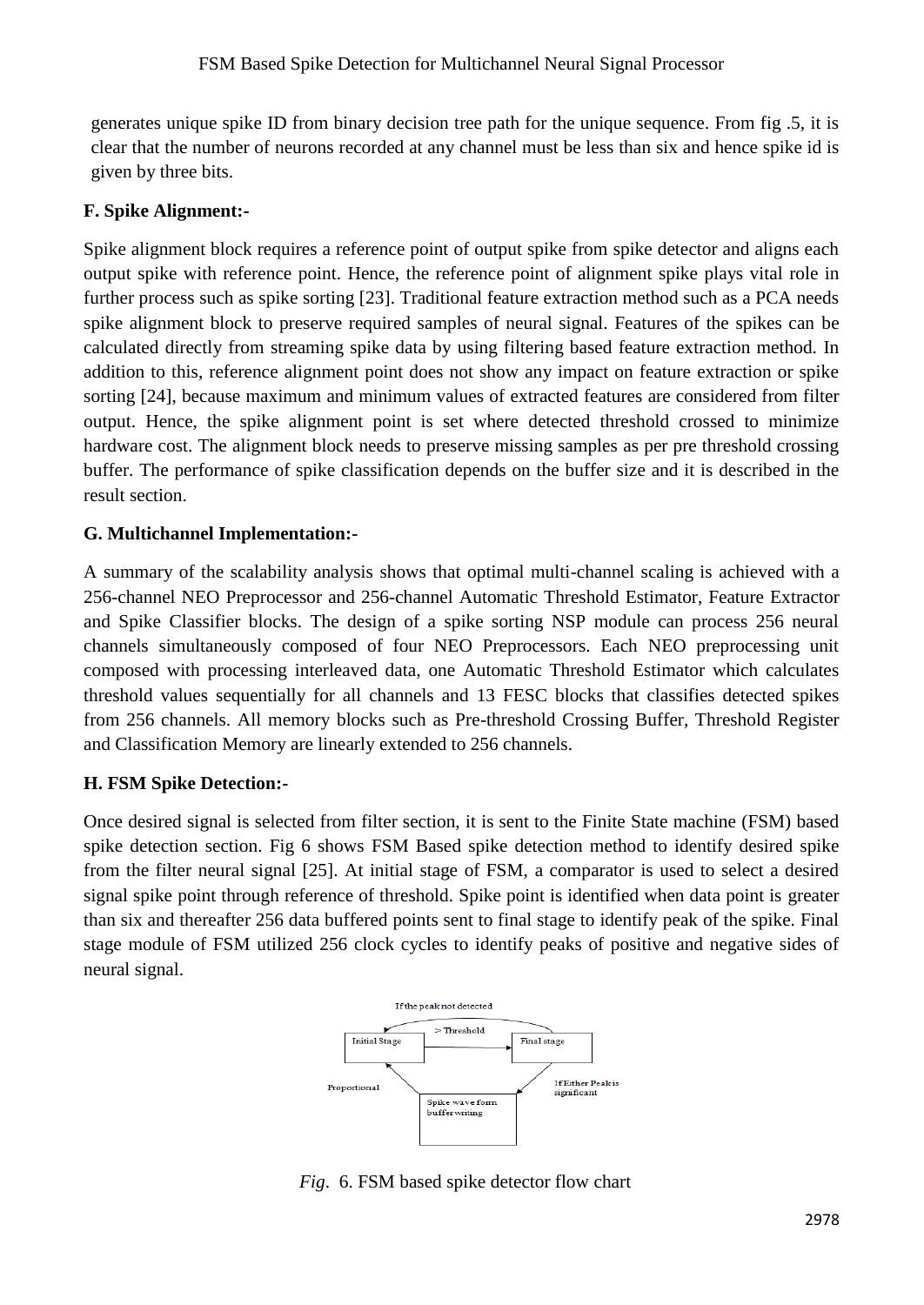If any one of peak spikes is detected, FSM based spike detector moves to the spike wave form buffer module. The buffered state requires 128 clock cycles to write peak into buffer. If peak is not detected, then FSM moves from final stage to initial stage. Once Spike is written into the buffer module, the FSM transferred to initial stage. When desired spike is detected from the FSM, respective spike id and it's time stamp are forwarded to RAM to store it and then detected spike wave form is forwarded to RAM.

# **4. Implementation**

The proposed work is developed in Synthesizable model for FSM based spike detection method. The function of synthesizer is to convert register transfer level (RTL) of FSM based spike detection method into minimized gate level netlist. This is one of the important steps in ASIC which converts RTL model into low level hardware realization. The Synthesis process works in three major steps. "Translation" is the first and foremost step and it converts the RTL logic design into a non-optimized intermediate design through efficient synthesis tool. "Logic Optimization" is the second stage which minimizes the internal representation of design by eliminating redundant logic in design and then optimizing design through Boolean minimization logic. "Technology mapping and optimization" is the last step that maps representations from intermediate to gate level based in built library logic cells of own design constraints. The proposed work is simulated at Modelsim 6.4a simulator and synthesized at QUARTUS-II tool version-9 to present implementation results. The FSM based Spike detector is implemented and analyzed in terms of timing constraints such as operating frequency, delay and also area utilization logic cells and required dedicated logic registers.

Latency measure  $=$  21 clock cycles for channel regulation

52 clock cycles for feature extraction

83 clock cycles for signal classification

Multichannel neural signal is implemented for 256 channels and designed using MATLAB R2014b. Fig 7 shows generation of 256 channels for multichannel and then peak is identified using FSM based spike detector. The channels are taken from the EEG data file from university of Bonn, in the department of epileptology [26].



*Fig. 7*.Some Sample images 256 channel MatLab Images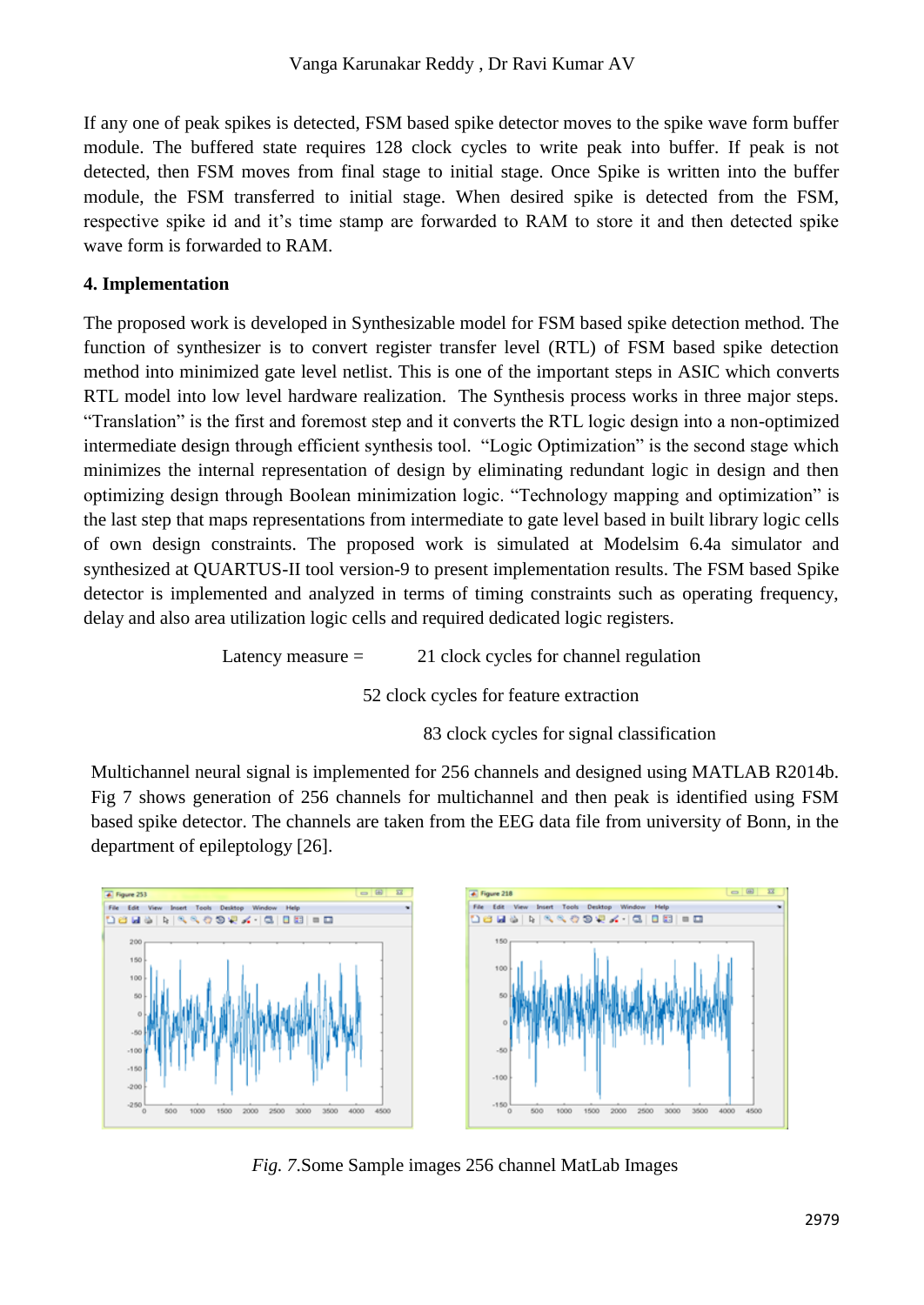The desired neural signal identified through filter components and applied to neural signal processor. The FSM based spike detector realized at Computer Aided Tool (CAD). Fig a shows output of 256 channel of neural spike signal when simulated at Modelsim. The 256 channel of neural signal are controlled with channel ID and spike ID and output peak spike generated at each channel.



*Fig. 8*. A Simulated output

Fig.8 presents the area utilization of 256 channels for FSM based spike detection when it is implemented Cyclone-II (EP2C35F672C6) FPGA target device. The area utilization is analyzed with number of logic elements, number of registers and number of pins. From fig. 9, it is clear that the proposed FSM based design utilizes very low area in FPGA when it is prototyped. As design consumes less area overhead, the proposed design is suitable for any advanced hardware to detect spike of neural signal.

| Successful - Tue Dec 15 18:04:01 2020          |
|------------------------------------------------|
| 9.0 Build 132.02/25/2009 SJ Web Edition        |
| <b>TOP</b>                                     |
| <b>NSDTOPMODULE</b>                            |
| Cyclone II                                     |
| EP2C35F672C6                                   |
| Final                                          |
| No.                                            |
| 3.165 / 33.216 (10 %)                          |
| $2.956 / 33.216 (9 \%)$                        |
| 1,289/33,216(4%)                               |
| 1289                                           |
| 14/475(3%)                                     |
| o                                              |
| 0/483,840(0%)                                  |
| Embedded Multiplier 9-bit elements<br>0/70(0%) |
| 0/4(0%)                                        |
|                                                |

*Fig. 9* Area utilization report

|                                 | File Edit | View                                             |  | Netlist Constraints Reports Script Tools Window |  |                       |                         | Help                                              |                                                   |                         |
|---------------------------------|-----------|--------------------------------------------------|--|-------------------------------------------------|--|-----------------------|-------------------------|---------------------------------------------------|---------------------------------------------------|-------------------------|
| Report<br><b>x</b> Fmax Summary |           |                                                  |  |                                                 |  |                       |                         |                                                   |                                                   |                         |
|                                 | ÷         |                                                  |  | TimeQuest Timing Analyzer Summary               |  |                       | Fmax                    | Restricted Fmax                                   | l Clock Name                                      | Note                    |
|                                 |           | <b>Fig.</b> Parallel Compilation<br>Fmax Summary |  |                                                 |  |                       | INF MHz                 | 81.83 MHz                                         | max_min:MINS1 Buffer10[0] limit due to hold check |                         |
|                                 |           |                                                  |  |                                                 |  | 2 INF MH <sub>z</sub> | 93.86 MHz               | max_min:MINS2 Buffer10[0] limit due to hold check |                                                   |                         |
|                                 |           |                                                  |  |                                                 |  |                       | 3 38.1 MHz              | 38.1 MHz                                          | clk                                               |                         |
|                                 |           |                                                  |  |                                                 |  |                       | 4 290.53 MHz 155.28 MHz |                                                   | SELECTION LINEIOI                                 | Himit due to hold check |
|                                 |           |                                                  |  |                                                 |  |                       |                         |                                                   |                                                   |                         |

*Fig. 10* Frequency Summary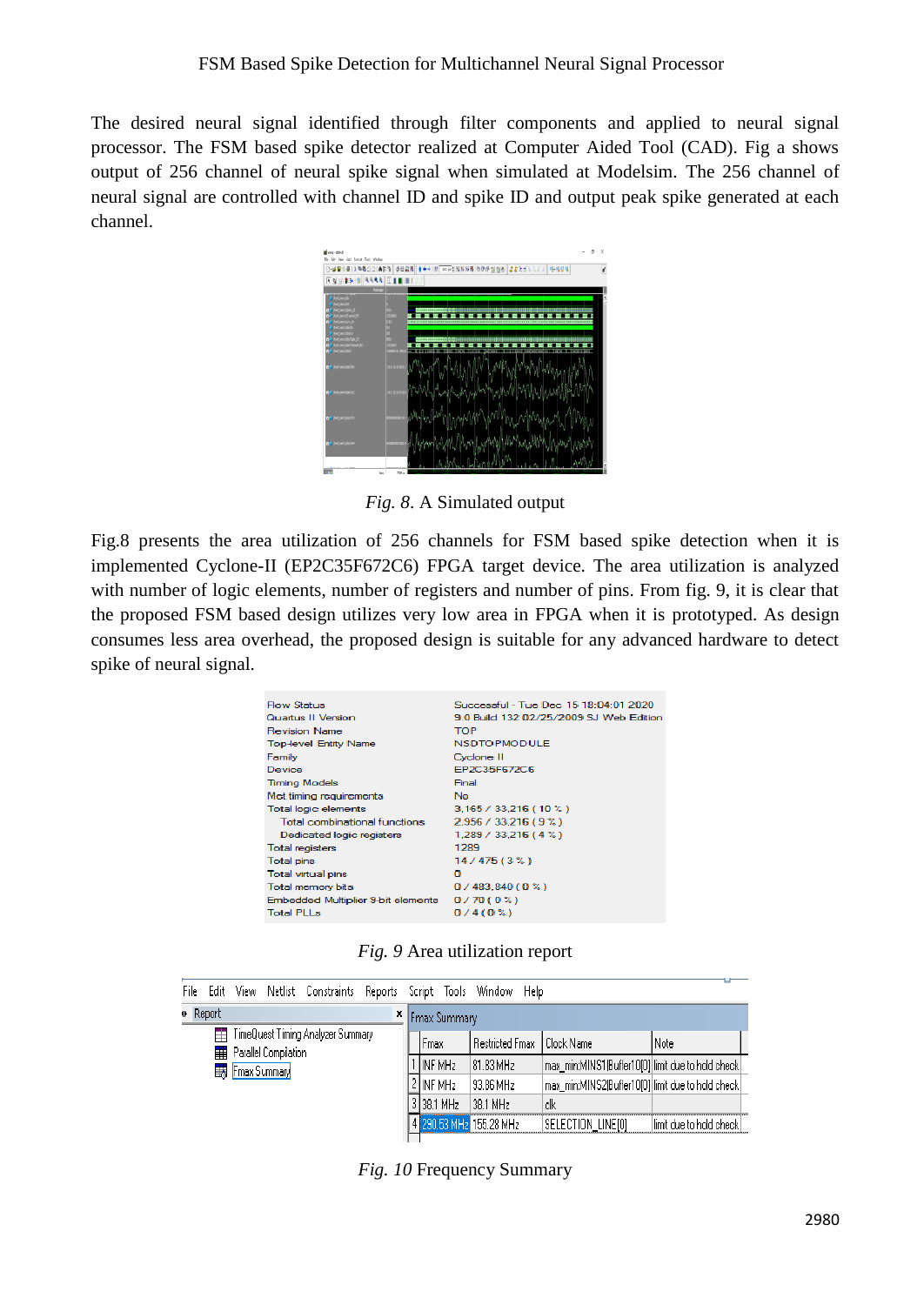Fig. 10 shows performance of proposed work in terms of operating frequency. The operating frequency is measured for buffer and selection modules separately as these modules are directly effects performance of FSM based neural spike detector. The maximum utilization frequency of proposed work is 290.53MHz which is compatible for real time hardware which indicates that the delay of proposed work is 3.44 ns.

Throughput is another important metric of proposed work to identify performance of neural signal processor in terms of speed. Throughput is defined as number of data bits transferred at second through desired number nodes. Typically, higher throughput system has proportionally presents higher performance. The proposed work obtained throughput of 4.65 Gbps which is highly suitable for present generation.



*Fig. 11* RTL view of 256 Channel

Fig. 11 shows Register Transfer Level (RTL) structure of 256 channel of proposed neural spike detector. In figure, each block represents individual neural signal with spike detector composed internally. For better quality of figure, some of blocks are shown within 256 neural signals. The controller block selects the neural signal to identify spike from desired portion of filtered section.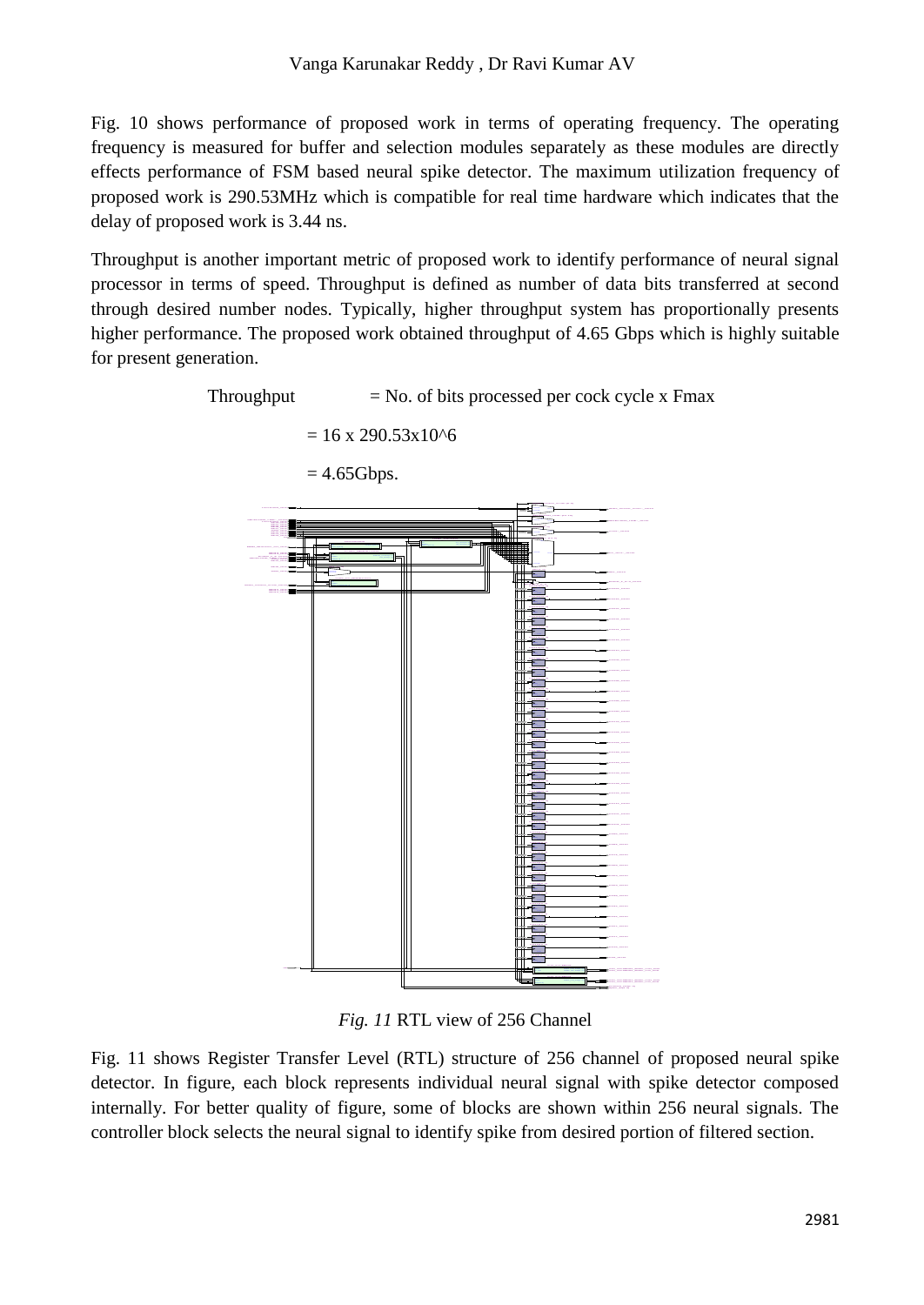#### FSM Based Spike Detection for Multichannel Neural Signal Processor



*Fig. 12* Schematic of FSM based Spike Detector

Fig. 12 depicts schematic of FSM based model when it is simulated at Modelsim. From structure of FSM based model, it is clear that the peak of spike is detection if state forwards from initial to next state. If peak spike is not detected, then FSM state reverses towards initial state. At the passive state, neural signal waits to detect peak point and forwards to wake up state whenever peak point is detected.

| Quartus II Version                     | 9.0 Build 132 02/25/2009 SJ Web Edition          |
|----------------------------------------|--------------------------------------------------|
| <b>Revision Name</b>                   | TOP                                              |
| Top-level Entity Name                  | NSDTOPMODULE                                     |
| Family                                 | Cyclone II                                       |
| Device                                 | EP2C35F672C6                                     |
| Power Models                           | Final                                            |
| Total Thermal Power Dissipation        | 128.24 mW                                        |
| Core Dynamic Thermal Power Dissipation | 14.63 mW                                         |
| Core Static Thermal Power Dissipation  | 79.98 mW                                         |
| 1/0 Thermal Power Dissipation          | 33.62 mW                                         |
| Power Estimation Confidence            | Low: user provided insufficient toggle rate data |

# *Fig. 13* Power Dissipation Report

Fig. 13 presents power dissipation of FSM based Spike detection method for 256 channels. The power consumption is analyzed with static, dynamic and thermal power dissipation (mW). The total power dissipation for proposed work is 128.24mW when it is implemented at Cyclone-II FPGA target device. For better analysis, the proposed work is implemented with less toggle rate because dynamic power dissipation dominates if toggle rate increases periodically.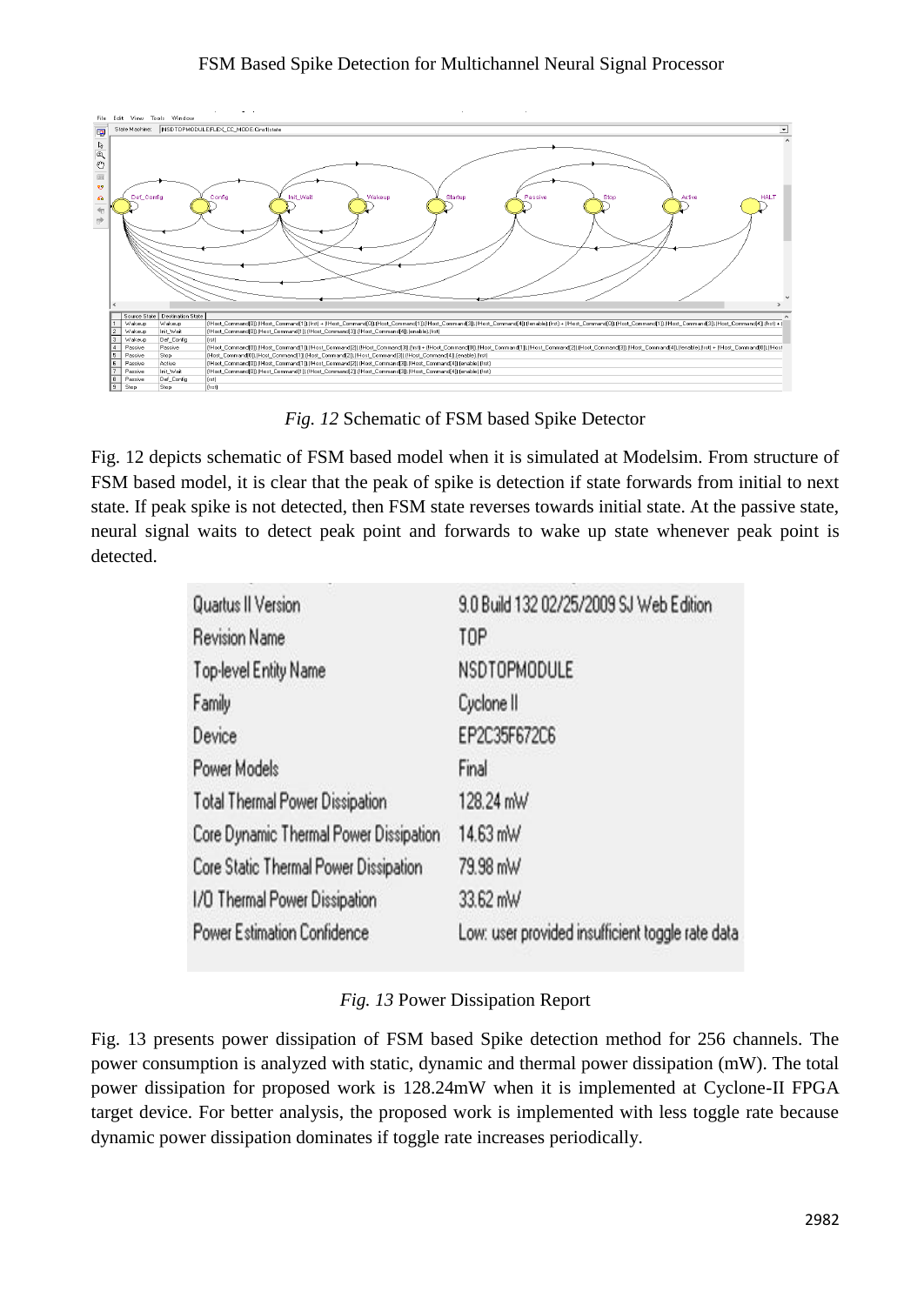Table.1 indicates different modules in FSM based multichannel spike detector, NSDTOP module gives the total information related 256 multichannel Neural Signal processor information in this total number of logic cells (3165) are utilized, dedicated logic register (1289), number of pins (18) and lookup table information(1089). Similarly FLEX\_CC\_MODE module we implemented the FSM algorithm to detect the 256 spike channels by assigning spike ids, by using Max\_min module we are sorting the spikes, MIMO\_MUX is used to selecting the channels, DWT\_TOP module is implemented to do the spike feature extraction, FIFO module providing the delay and CAM module is designed to calculate the area related to the FSM based 256 channel information all the modules information is clearly provided in the Table 1.

| Entity                                 | Logic<br>Cells | Dedicated<br>Logic<br>registers | $\rm LO$<br>Regist<br>ers | Me<br>mor<br>y<br><b>Bits</b> | M4<br><b>KS</b>          | Pins                    | <b>LUT</b><br>Only<br>LC's | Regist<br>er<br>Only<br>LC's | LUT/<br>Regist<br>er<br>LC's |
|----------------------------------------|----------------|---------------------------------|---------------------------|-------------------------------|--------------------------|-------------------------|----------------------------|------------------------------|------------------------------|
| <b>NSDTO</b><br>$\mathbf{P}$<br>module | 3165(62)       | 1289(29)                        | $\boldsymbol{0}$          | $\overline{0}$                | $\boldsymbol{0}$         | 18                      | 1876(<br>33)               | 209(0<br>$\mathcal{E}$       | 1080(<br>29)                 |
| FLEX_<br>CC_MO<br>DE                   | 46(46)         | 12(12)                          | 0(0)                      | $\overline{0}$                | $\overline{0}$           | 13                      | 34(34<br>$\mathcal{E}$     | $\boldsymbol{0}$             | 12(12<br>$\mathcal{E}$       |
| MIMO<br><b>MUX</b>                     |                | $\boldsymbol{0}$                | $\overline{0}$            | $\boldsymbol{0}$              | $\boldsymbol{0}$         | 412<br>$\boldsymbol{0}$ |                            |                              |                              |
| <b>FIFO</b>                            | 352(352)       | 297(297)                        | 0(0)                      | $\boldsymbol{0}$              | $\boldsymbol{0}$         | 34                      | 55(55<br>$\lambda$         | 112(1<br>12)                 | 185(1<br>85)                 |
| DWT_L<br>EVEL_ <br>$\mathbf{1}$        | 281(0)         | 195(0)                          | 0(0)                      | 48                            | $\mathbf{1}$             | 52                      | 86(0)                      | 0(0)                         | 195(0<br>$\mathcal{E}$       |
| DWT_L<br>EVEL_2                        | 376(0)         | 269(0)                          | $\boldsymbol{0}$          | $\overline{0}$                | $\boldsymbol{0}$         | 52                      | 107                        | 46                           | 223(0<br>$\mathcal{E}$       |
| Max_mi<br>$\mathbf n$                  | 750(750)       | 235(235)                        | $\overline{\phantom{m}}$  | $\overline{\phantom{0}}$      | $\overline{\phantom{0}}$ | 51                      | 515(5<br>15)               | 16(16)<br>$\mathcal{E}$      | 219(2<br>19)                 |
| Memory<br><b>Bank</b>                  | 57(57)         | 9(9)                            | $\boldsymbol{0}$          | $\boldsymbol{0}$              | $\boldsymbol{0}$         | 22                      | 48(48<br>$\mathcal{E}$     | 3(3)                         | 6(6)                         |
| <b>CAM</b>                             | 57/33,21<br>6  | 9/33,216                        | 9                         | $\boldsymbol{0}$              | $\boldsymbol{0}$         | $\boldsymbol{0}$        | $\overline{\phantom{0}}$   |                              | 57/33<br>216                 |
| DWT_T<br><b>OP</b>                     | 1222           | 737/(332<br>16)                 | $\overline{\phantom{0}}$  | $\overline{\phantom{0}}$      | $\overline{\phantom{0}}$ | 51                      |                            |                              |                              |
| HIGH_P<br><b>ASS</b>                   | 658(658)       | 392(392)                        | 0(0)                      | $\boldsymbol{0}$              | $\overline{0}$           | 35                      | 266(2<br>66)               | 160(1)<br>60)                | 232(2<br>32)                 |
| HIGH_P                                 | 420(420)       | 222(222)                        | 0(0)                      | $\boldsymbol{0}$              | $\boldsymbol{0}$         | 35                      | 198(1                      | $\boldsymbol{0}$             | 228(2                        |

**Table 1** Synthesis results of FSM based Multichannel Spike Detector.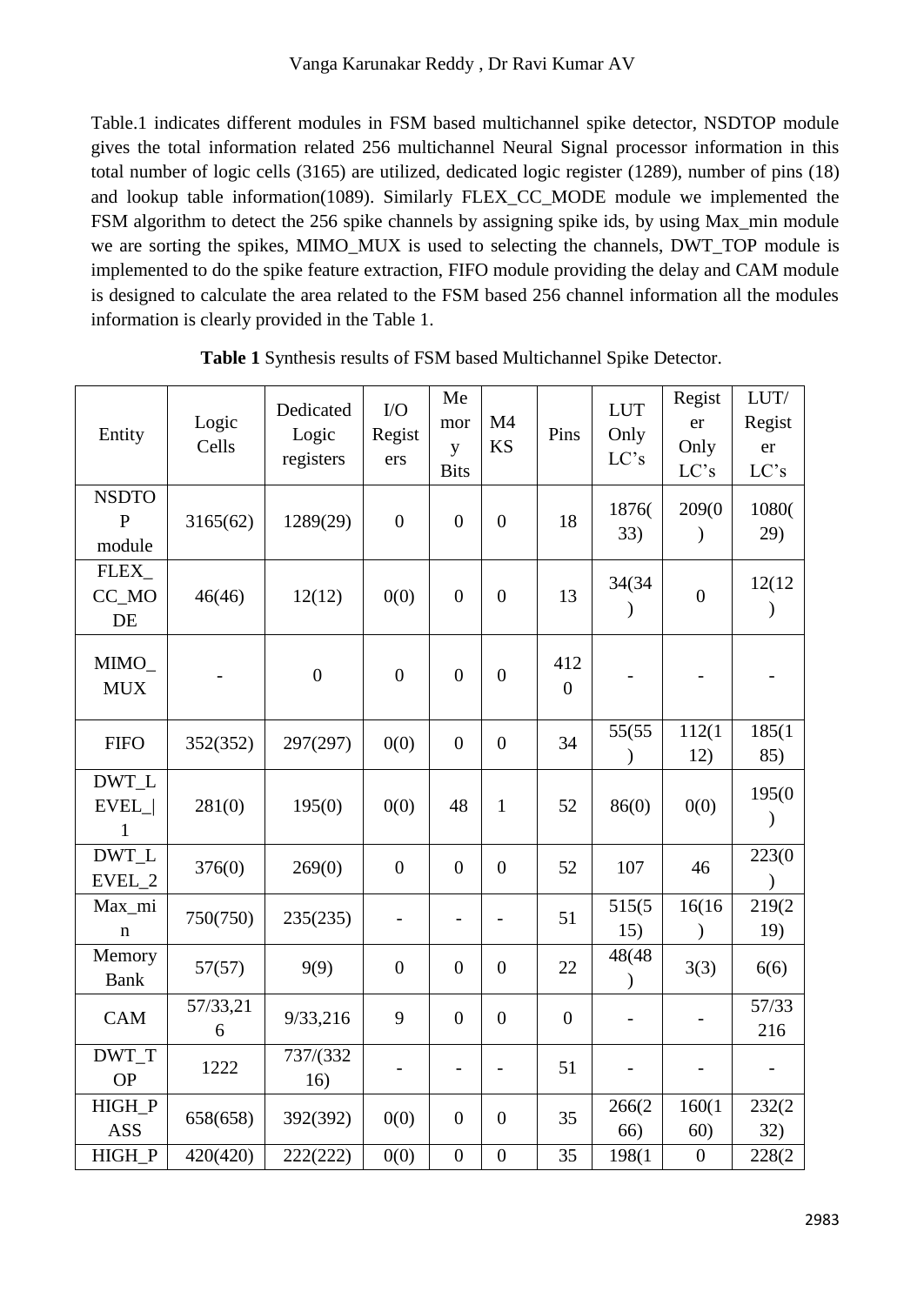| $ASS_1$       |          |          |                  |                |                  |     | 98)    |                | 28)    |
|---------------|----------|----------|------------------|----------------|------------------|-----|--------|----------------|--------|
| HIGH_P        | 420(420) | 222(222) | 0(0)             | $\overline{0}$ | $\overline{0}$   | 35  | 198(1  | $\overline{0}$ | 222(2) |
| $ASS_2$       |          |          |                  |                |                  |     | 98)    |                | 22)    |
| HIGH_P        |          |          |                  |                |                  |     | 82(82  |                | 137(1  |
| $ASS_2_$      | 219(219) | 137(137) | $\overline{0}$   | $\overline{0}$ | $\overline{0}$   | 35  |        | 0(0)           | 37)    |
| 1             |          |          |                  |                |                  |     |        |                |        |
| HIGH_P        |          |          |                  |                |                  |     | 82(82) |                | 137(1  |
| $ASS_2$       | 219(219) | 137(137) | $\overline{0}$   | $\overline{0}$ | $\boldsymbol{0}$ | 35  |        | 0(0)           | 37)    |
| 2             |          |          |                  |                |                  |     |        |                |        |
| LOW           | 665(665) | 399(399) | $\overline{0}$   | $\overline{0}$ | $\boldsymbol{0}$ | 36  | 266(2  | 160(1)         | 239(2  |
| <b>PASS</b>   |          |          |                  |                |                  |     | 66)    | 60)            | 39)    |
| LOW           | 345(345) | 229(229) | $\overline{0}$   | $\overline{0}$ | $\overline{0}$   | 36  | 116(1  | 80(80)         | 149(1  |
| PASS_1        |          |          |                  |                |                  |     | 16)    |                | 49)    |
| LOW           | 345(345) | 229(229) | $\boldsymbol{0}$ | $\overline{0}$ | $\boldsymbol{0}$ | 36  | 116(1) | 80(80          | 149(1  |
| PASS_2        |          |          |                  |                |                  |     | 16)    |                | 49)    |
| LOW           |          |          |                  |                |                  |     | 24(24) | 45(45)         | 87(87  |
| PASS_2        | 156(156) | 132(132) | $\overline{0}$   | $\mathbf{0}$   | $\boldsymbol{0}$ | 36  |        |                |        |
| $\mathbf{-1}$ |          |          |                  |                |                  |     |        |                |        |
| LOW           |          |          |                  |                |                  |     |        |                | 58(53) |
| PASS_1        | 62(54)   | 58(53)   | 0(0)             | 48             | $\mathbf{1}$     | 36  | 4(1)   | 0(0)           |        |
| $-1$          |          |          |                  |                |                  |     |        |                |        |
| <b>MUX</b>    | 35(35)   | 0/0      | $\boldsymbol{0}$ | $\overline{0}$ | $\boldsymbol{0}$ | 106 | 35(35) | 0(0)           | 0(0)   |
|               |          |          |                  |                |                  |     |        |                |        |

|                     | Area report |           |       | Speed      | Power dissipation report |                            |
|---------------------|-------------|-----------|-------|------------|--------------------------|----------------------------|
|                     | Logic       | Logic     | LUT's |            | <b>Static</b>            | Dynamic                    |
|                     | cells       | registers |       |            | power                    | Power                      |
| efficient<br>Memory | 3284        | 1289      | 1995  | 265.67     | 80.14mW                  | 63.36mW                    |
| spike<br>detection  |             |           |       | <b>MHz</b> |                          |                            |
| model-<br>Existing  |             |           |       |            |                          |                            |
| method[7]           |             |           |       |            |                          |                            |
| NEO spike detection |             | 16245     | 23567 | 100MHz     | 177.92µW                 | $46.08 \,\mathrm{\upmu W}$ |
| model $[22]$        |             |           |       |            |                          |                            |
| FSM based Spike     | 3165        | 1289      | 1876  | 290.53MHz  | 79.98mW                  | 14.63mW                    |
| detection -proposed |             |           |       |            |                          |                            |
| method              |             |           |       |            |                          |                            |

**Table. 2.** Comparison of FSM based spike detector with memory efficient spike sorting model.

Table.2 depicts comparison between memory efficient spike detection model [7] and FSM based spike detection model in terms of area utilization, speed and power dissipation. Both Memory efficient detection model [7] and NEO spike detection model [22] are implemented for 64 channel of neural signal processor, hence the results resented in Table 2 are better than proposed work. However speed of the proposed work is massively higher than both [7] and [22] because proposed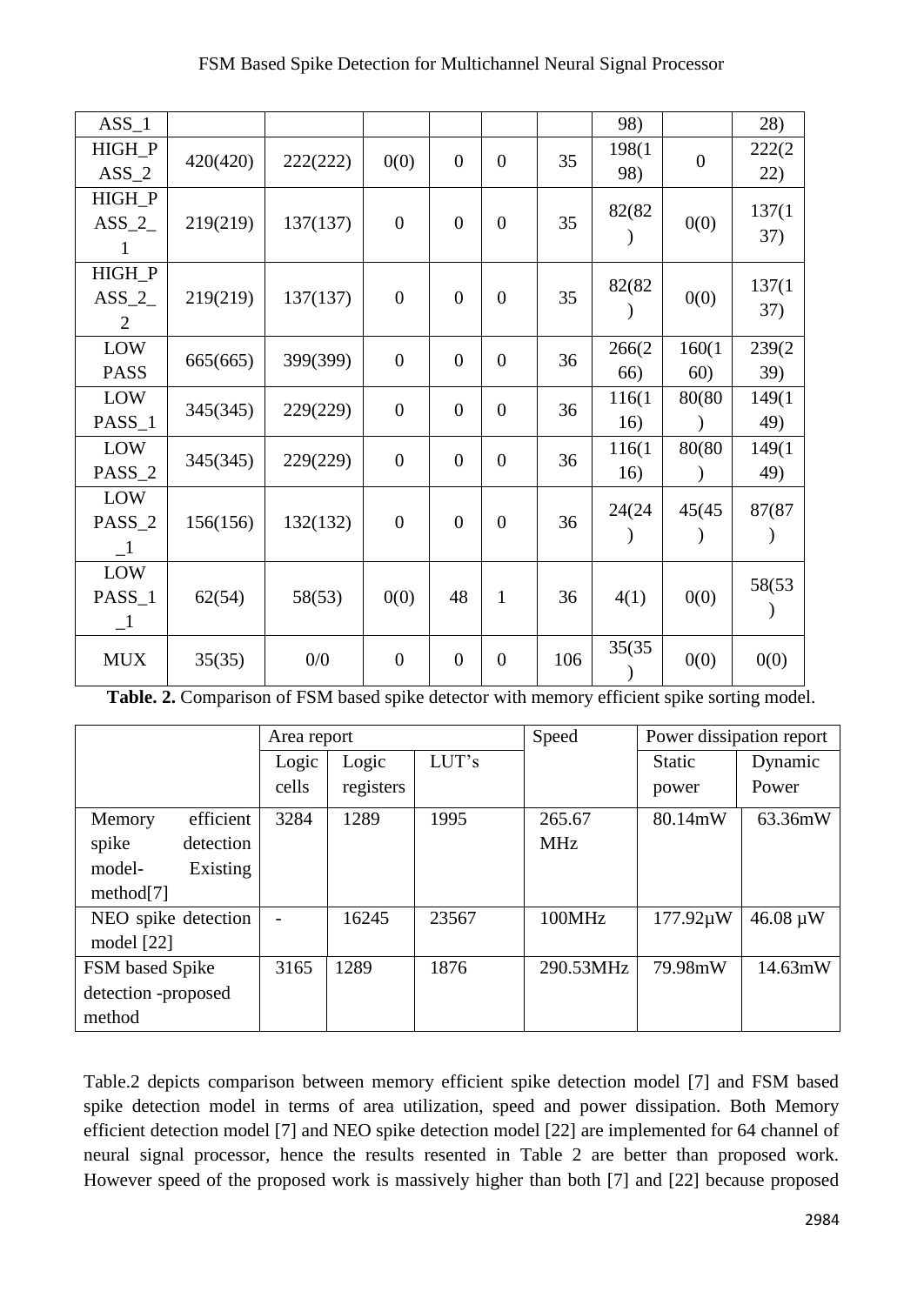work used 256 channels for spike detection. It is known that number of channels is improves speed of the structure. From Table 2, it clear that proposed method presented higher performance than typical spike detection algorithm. Table 2 inferred that there is very little improvement shown in area utilization whereas speed and power consumption improved considerably because FSM of proposed design advances the detection speed of peak spike. From previous work [15] and above results, the latency and area overhead are decreased when proposed work implemented in FPGA. Hence, the objective of minimizing latency and area overhead is fulfilled with implementation results of spike detection and wavelet transform based clustering.

#### **5. Conclusion:-**

In our work we designed multichannel FSM based spike detection unit for 256 channels, these input channels are initially processed in MAT Lab R2014b. Our system multichannel spike detector is implemented on Cyclone FGA device it consuming 79.98mw% power and 3.44ɳs delay. Compare to the existing system, our system consuming lesser power dissipation and higher speed. The proposed work directs to detect seizer disease and to identify epilepsy based on storing of spike ids in memory unit. In our feature work, the performance of neural signal processor evaluated using FIFO and FSM based scheduling algorithm.

#### **References (APA)**

- [1]. Erhardt, J. B., Fuhrer, E., Gruschke, O. G., Leupold, J., Wapler, M. C., Hennig, J., ... & Korvink, J. G. (2018). Should patients with brain implants undergo MRI?. *Journal of neural engineering*, *15*(4), 041002.
- [2]. Ghane, P. (2015). *Silent speech recognition in EEG-based Brain Computer Interface*. Purdue University.
- [3]. Darmanjian, S., Cieslewski, G., Morrison, S., Dang, B., Gugel, K., & Principe, J. (2006, January). A reconfigurable neural signal processor (NSP) for brain machine interfaces. In *2006 International Conference of the IEEE Engineering in Medicine and Biology Society* (pp. 2502-2505). IEEE.
- [4]. Vanga, K. R., & Kumar, A. V. (2019). A Review on Recording of Neural Signal to Monitor Brain Activity. *International Journal of Advanced Studies of Scientific Research, Forthcoming*.
- [5]. Wang, Y., Zeng, H., Song, A., Xu, B., Li, H., Zhu, L., ... & Liu, J. (2017, May). Robotic arm control using hybrid brain-machine interface and augmented reality feedback. In *2017 8th International IEEE/EMBS Conference on Neural Engineering (NER)* (pp. 411-414). IEEE.
- [6]. Yang, Y. (2016). A hardware-efficient VLSI neural signal processor for implantable high-channel-count *brain machine interfaces*. Michigan State University.
- [7]. Yang, Y., Boling, S., & Mason, A. J. (2017). A hardware-efficient scalable spike sorting neural signal processor module for implantable high-channel-count brain machine interfaces. *IEEE transactions on biomedical circuits and systems*, *11*(4), 743-754.
- [8]. Valencia, D., & Alimohammad, A. (2019). An efficient hardware architecture for template matching-based spike sorting. *IEEE transactions on biomedical circuits and systems*, *13*(3), 481-492.
- [9]. Barsakcioglu, D. Y., Liu, Y., Bhunjun, P., Navajas, J., Eftekhar, A., Jackson, A., ... & Constandinou, T. G. (2014). An analogue front-end model for developing neural spike sorting systems. *IEEE transactions on biomedical circuits and systems*, *8*(2), 216-227.
- [10]. Dragas, J., Jäckel, D., Hierlemann, A., & Franke, F. (2014). Complexity optimization and high-throughput low-latency hardware implementation of a multi-electrode spike-sorting algorithm. *IEEE Transactions on Neural Systems and Rehabilitation Engineering*, *23*(2), 149-158.
- [11]. Zhang, F., Aghagolzadeh, M., & Oweiss, K. (2011, May). A low-power implantable neuroprocessor on nano-FPGA for Brain Machine interface applications. In *2011 IEEE International Conference on Acoustics, Speech and Signal Processing (ICASSP)* (pp. 1593-1596). IEEE.
- [12]. Gagnon-Turcotte, G., LeChasseur, Y., Bories, C., De Koninck, Y., & Gosselin, B. (2015, October). A wireless optogenetic headstage with multichannel neural signal compression. In *2015 IEEE Biomedical Circuits and Systems Conference (BioCAS)* (pp. 1-4). IEEE.